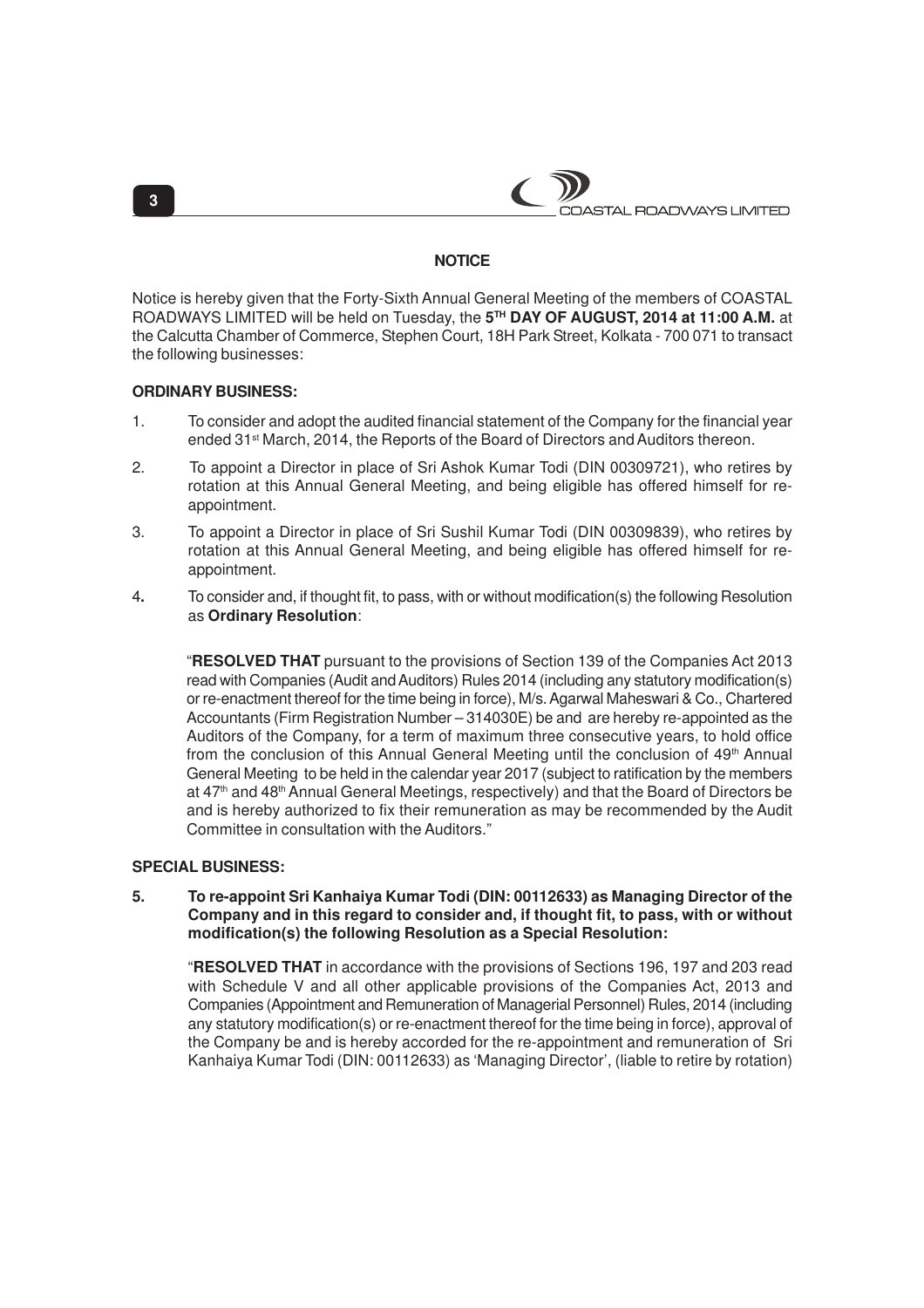designated as 'Managing Director & Chief Executive Officer (CEO)' of the Company, for a period of 3 (three) years, from the conclusion of this Annual General Meeting, on the terms and conditions as set out in the Statement annexed to the Notice convening this Meeting, with liberty to the Board of Directors (hereinafter referred to as "the Board" which term shall be deemed to include the Nomination and Remuneration Committee of the Board) to alter and vary the terms and conditions of the said re-appointment and / or remuneration as it may deem fit and as may be acceptable to Sri Kanhaiya Kumar Todi, subject to the same not exceeding the limits specified under Schedule V of the Companies Act, 2013 and Rules made thereunder, for the time being in force.

**RESOLVED FURTHER THAT** the Board be and is hereby authorised to do all acts and take all such steps as may be necessary, proper or expedient to give effect to this resolution."

**6. To re-appoint Sri Udit Todi (DIN: 00268484) as Whole-time Director of the Company and in this regard to consider and, if thought fit, to pass, with or without modification(s) the following Resolution as a Special Resolution :**

"**RESOLVED THAT** in accordance with the provisions of Sections 196, 197 and 203 read with Schedule V and all other applicable provisions of the Companies Act, 2013 and Companies (Appointment and Remuneration of Managerial Personnel) Rules, 2014 (including any statutory modification(s) or re-enactment thereof for the time being in force), approval of the Company be and is hereby accorded for the re-appointment and remuneration of Sri Udit Todi (DIN: 00268484) as Whole-time Director (liable to retire by rotation) designated as 'Whole Time Director & Chief Financial Officer (CFO)' of the Company, for a period of 3 (three) years, from the conclusion of this Annual General Meeting, on the terms and conditions as set out in the Statement annexed to the Notice convening this Meeting, with liberty to the Board of Directors (hereinafter referred to as "the Board" which term shall be deemed to include the Nomination and Remuneration Committee of the Board) to alter and vary the terms and conditions of the said re-appointment and / or remuneration as it may deem fit and as may be acceptable to Sri Udit Todi, subject to the same not exceeding the limits specified under Schedule V of the Companies Act, 2013 and Rules made thereunder, for the time being in force.

**RESOLVED FURTHER THAT** the Board be and is hereby authorised to do all acts and take all such steps as may be necessary, proper or expedient to give effect to this resolution."

### **7. To re-appoint Sri Sushil Kumar Todi (DIN 00309839) as Whole-time Director of the Company and in this regard to consider and, if thought fit, to pass, with or without modification(s) the following Resolution as a Special Resolution :**

"**RESOLVED THAT** in accordance with the provisions of Sections 196, 197 and 203 read with Schedule V and all other applicable provisions of the Companies Act, 2013 and Companies (Appointment and Remuneration of Managerial Personnel) Rules, 2014 (including any statutory modification(s) or re-enactment thereof for the time being in force), approval of the Company be and is hereby accorded for the re-appointment and remuneration of Sri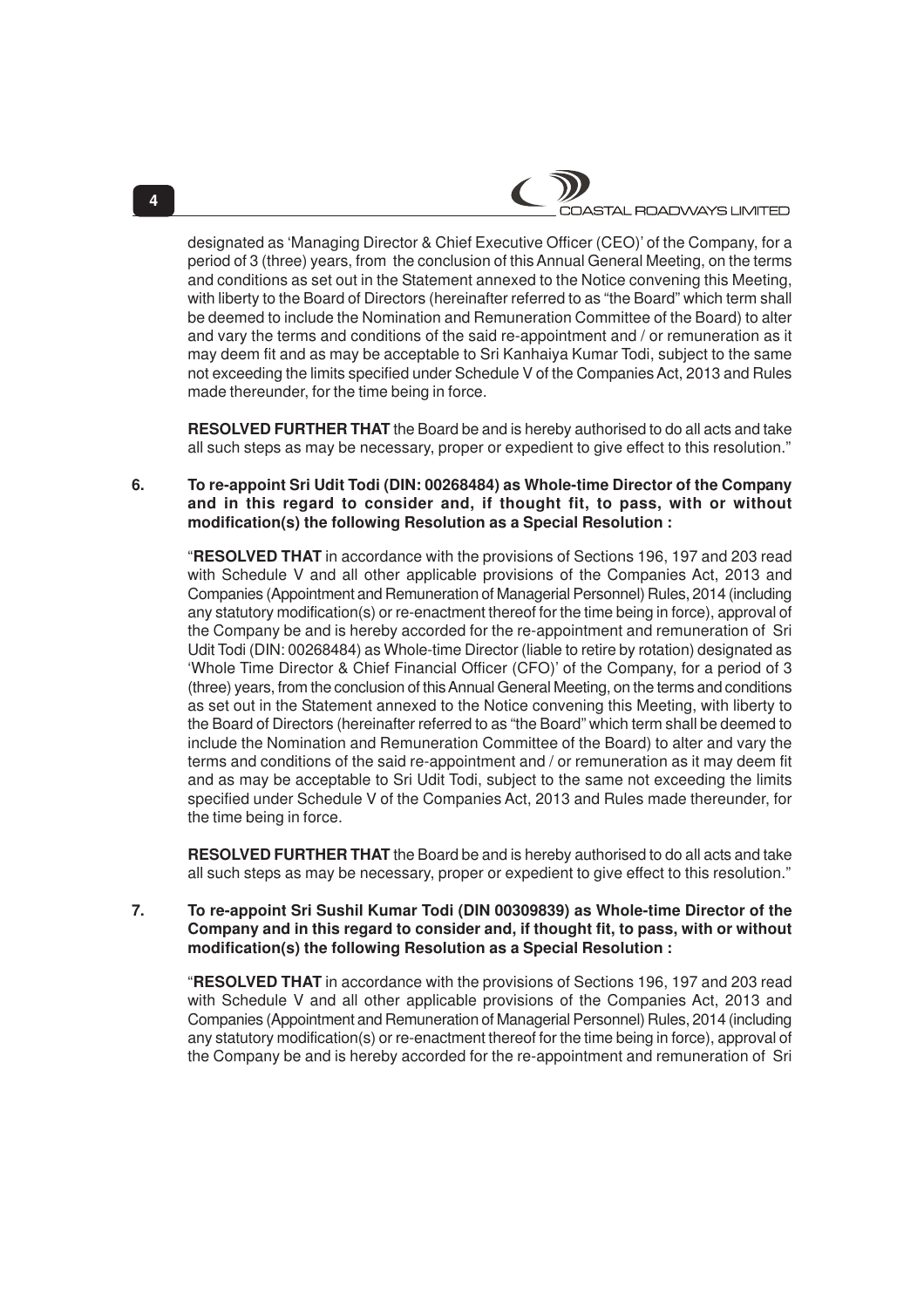Sushil Kumar Todi (DIN 00309839) as Whole-time Director (liable to retire by rotation) of the Company, for a period of 3 (three) years, from the conclusion of this Annual General Meeting, on the terms and conditions as set out in the Statement annexed to the Notice convening this Meeting, with liberty to the Board of Directors (hereinafter referred to as "the Board" which term shall be deemed to include the Nomination and Remuneration Committee of the Board) to alter and vary the terms and conditions of the said re-appointment and / or remuneration as it may deem fit and as may be acceptable to Sri Sushil Kumar Todi, subject to the same not exceeding the limits specified under Schedule V of the Companies Act, 2013 and Rules made thereunder, for the time being in force.

**RESOLVED FURTHER THAT** the Board be and is hereby authorised to do all acts and take all such steps as may be necessary, proper or expedient to give effect to this resolution."

**8. To re-appoint Sri Ashok Kumar Todi (DIN 00309721) as Whole-time Director of the Company and in this regard to consider and, if thought fit, to pass, with or without modification(s) the following Resolution as a Special Resolution :**

"**RESOLVED THAT** in accordance with the provisions of Sections 196, 197 and 203 read with Schedule V and all other applicable provisions of the Companies Act, 2013 and Companies (Appointment and Remuneration of Managerial Personnel) Rules, 2014 (including any statutory modification(s) or re-enactment thereof for the time being in force), approval of the Company be and is hereby accorded for the re-appointment and remuneration of Sri Ashok Kumar Todi (DIN 00309721) as Whole-time Director (liable to retire by rotation) of the Company, for a period of 3 (three) years from the conclusion of this Annual General Meeting, on the terms and conditions as set out in the Statement annexed to the Notice convening this Meeting, with liberty to the Board of Directors (hereinafter referred to as "the Board" which term shall be deemed to include the Nomination and Remuneration Committee of the Board) to alter and vary the terms and conditions of the said re-appointment and / or remuneration as it may deem fit and as may be acceptable to Sri Ashok Kumar Todi, subject to the same not exceeding the limits specified under Schedule V of the Companies Act, 2013 and Rules made thereunder, for the time being in force.

**RESOLVED FURTHER THAT** the Board be and is hereby authorised to do all acts and take all such steps as may be necessary, proper or expedient to give effect to this resolution."

## **9. To appoint Sri Om Prakash Kanoria (DIN: 00675485) as an Independent Director and in this regard to consider and, if thought fit, to pass, with or without modification(s) the following Resolution as a Special Resolution :**

"**RESOLVED THAT** pursuant to the provisions of Sections 149, 152 read with Schedule IV and all other applicable provisions of the Companies Act, 2013 and the Companies (Appointment and Qualification of Directors) Rules, 2014 (including any statutory modification(s) or re-enactment thereof for the time being in force) and Clause 49 of the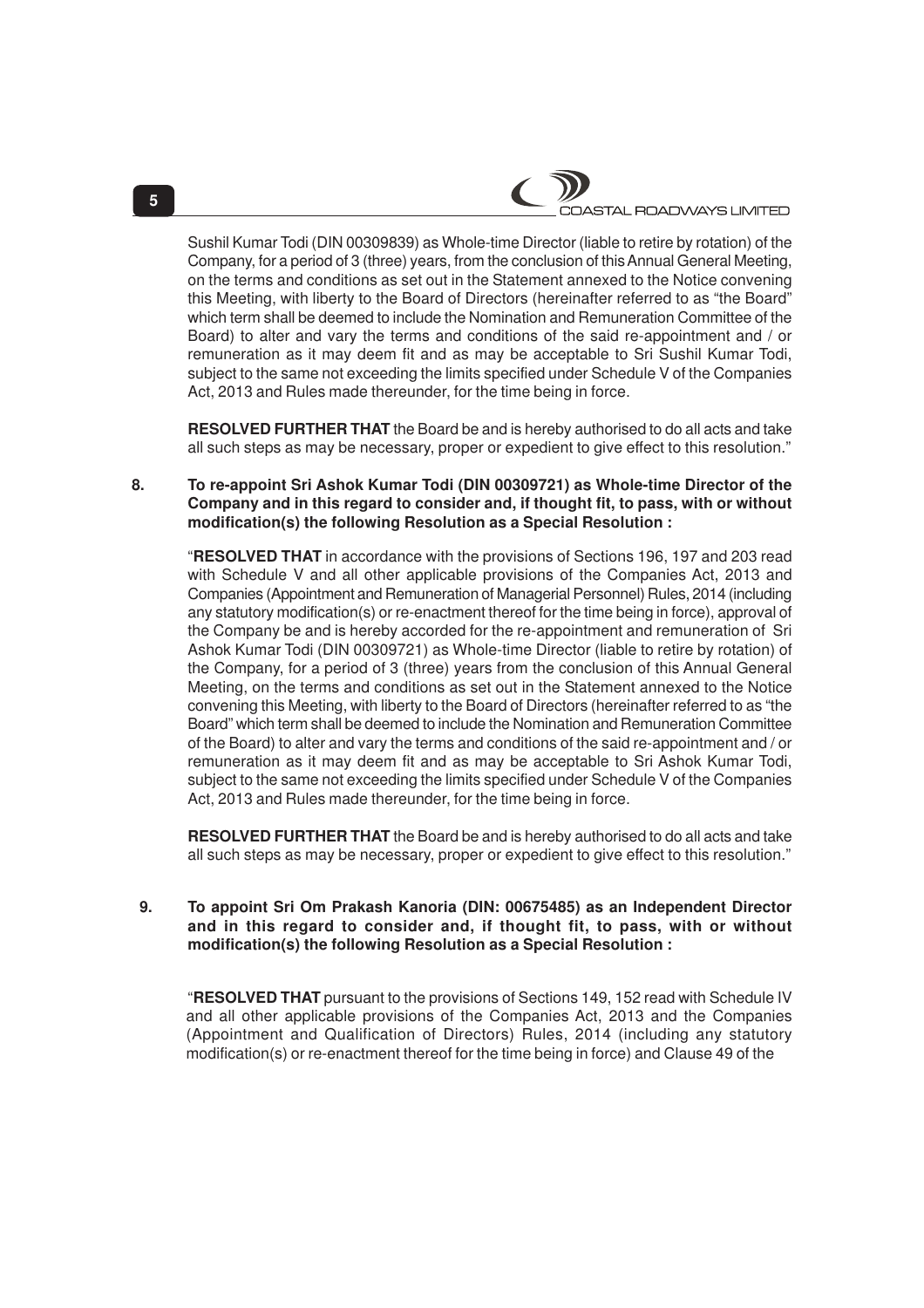Listing Agreement, Sri Om Prakash Kanoria (DIN: 00675485) in respect of whom the Company has received a notice in writing under Section 160 of the Companies Act, 2013 from a member proposing his candidature for the office of Director, be and is hereby appointed as an Independent Director of the Company from the conclusion of this Annual General Meeting, not liable to retire by rotation and to hold office for 5 (five) consecutive years for a term up to the conclusion of the 51<sup>st</sup> Annual General Meeting of the Company to be held in the calendar year 2019.

**RESOLVED FURTHER THAT** the Board be and is hereby authorised to do all acts and take all such steps as may be necessary, proper or expedient to give effect to this resolution."

### **10. To appoint Sri Benigopal Daga (DIN: 00307973) as an Independent Director and in this regard to consider and, if thought fit, to pass, with or without modification(s) the following Resolution as a Special Resolution :**

"**RESOLVED THAT** pursuant to the provisions of Sections 149, 152 read with Schedule IV and all other applicable provisions of the Companies Act, 2013 and the Companies (Appointment and Qualification of Directors) Rules, 2014 (including any statutory modification(s) or re-enactment thereof for the time being in force) and Clause 49 of the Listing Agreement, Sri Benigopal Daga (DIN: 00307973) in respect of whom the Company has received a notice in writing under Section 160 of the Companies Act, 2013 from a member proposing his candidature for the office of Director, be and is hereby appointed as an Independent Director of the Company from the conclusion of this Annual General Meeting, not liable to retire by rotation and to hold office for 5 (five) consecutive years for a term up to the conclusion of the 51<sup>st</sup> Annual General Meeting of the Company to be held in the calendar year 2019.

**RESOLVED FURTHER THAT** the Board be and is hereby authorised to do all acts and take all such steps as may be necessary, proper or expedient to give effect to this resolution."

## **11. To appoint Sri Dipak Dey (DIN: 01141084) as an Independent Director and in this regard to consider and, if thought fit, to pass, with or without modification(s) the following Resolution as a Special Resolution :**

**"RESOLVED THAT** pursuant to the provisions of Sections 149, 152 read with Schedule IV and all other applicable provisions of the Companies Act, 2013 and the Companies (Appointment and Qualification of Directors) Rules, 2014 (including any statutory modification(s) or re-enactment thereof for the time being in force) and Clause 49 of the Listing Agreement, Sri Dipak Dey (DIN: 01141084) in respect of whom the Company has received a notice in writing under Section 160 of the Companies Act, 2013 from a member proposing his candidature for the office of Director, be and is hereby appointed as an Independent Director of the Company from the conclusion of this Annual General Meeting, not liable to retire by rotation and to hold office for 5 (five) consecutive years for a term up to the conclusion of the 51<sup>st</sup> Annual General Meeting of the Company to be held in the calendar year 2019.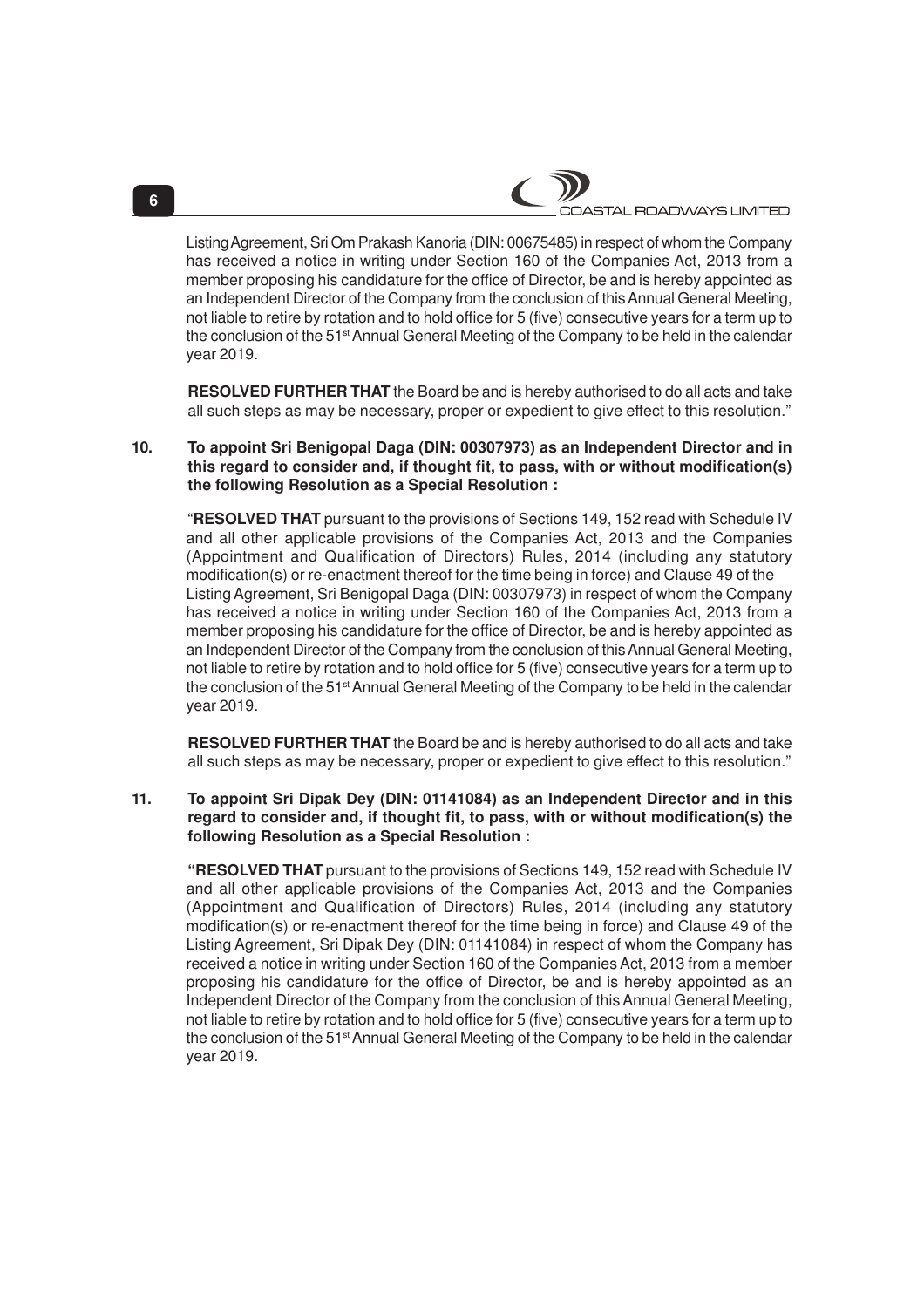**RESOLVED FURTHER THAT** the Board be and is hereby authorised to do all acts and take all such steps as may be necessary, proper or expedient to give effect to this resolution."

**12. To adopt new Articles of Association of the Company containing regulations in conformity with Companies Act, 2013 and in this regard to consider and, if thought fit, to pass, with or without modification(s) the following Resolution as a Special Resolution :**

**"RESOLVED THAT** pursuant to the provisions of Sections 14 and all other applicable provisions of the Companies Act, 2013 read with the Companies (Incorporation) Rules, 2014 (including any statutory modification(s) or re-enactment thereof for the time being in force), the draft regulations contained in the Articles of Association submitted to this meeting be and are hereby adopted in substitution, and to the entire exclusion, of regulations contained in the existing Articles of Association of the Company.

**RESOLVED FURTHER THAT** the Board be and is hereby authorised to do all acts and take all such steps as may be necessary, proper or expedient to give effect to this resolution."

Registered Office : By Order of the Board 4 Black Burn Lane, **Raja Saraogi** Kolkata – 700 012<br>**CIN : L63090WB1968PLC027373** Por COAS The 22<sup>nd</sup> day of May 2014

**For COASTAL ROADWAYS LIMITED** 

### **NOTES:**

**1. A member entitled to attend and vote at the Annual General Meeting (the "Meeting") is entitled to appoint a proxy to attend and vote on a poll instead of himself/herself and the proxy need not be a member of the company. The instrument appointing the proxy should, however, be deposited at the registered office of the company not less than 48 hours before the commencement of the meeting.**

**A person can act as a proxy on behalf of members not exceeding fifty and holding in the aggregate not more than ten percent of the total share capital of the Company carrying voting rights. A member holding more than ten percent of the total share capital of the Company and carrying voting rights may appoint a single person as proxy and such person shall not act as a proxy for any other person or shareholder.**

- 2. Corporate members intending to send their authorized representatives to attend the Meeting are requested to send to the Company a certified true copy of the Board resolution authorizing their representative to attend and vote on their behalf at the Meeting.
- 3. Brief resume of Directors seeking appointment / re-appointment at the Meeting along with details of their other Directorships and shareholding in the Company pursuant to Clause 49 of the Listing Agreement with the Stock Exchanges are provided as an annexure to this Notice.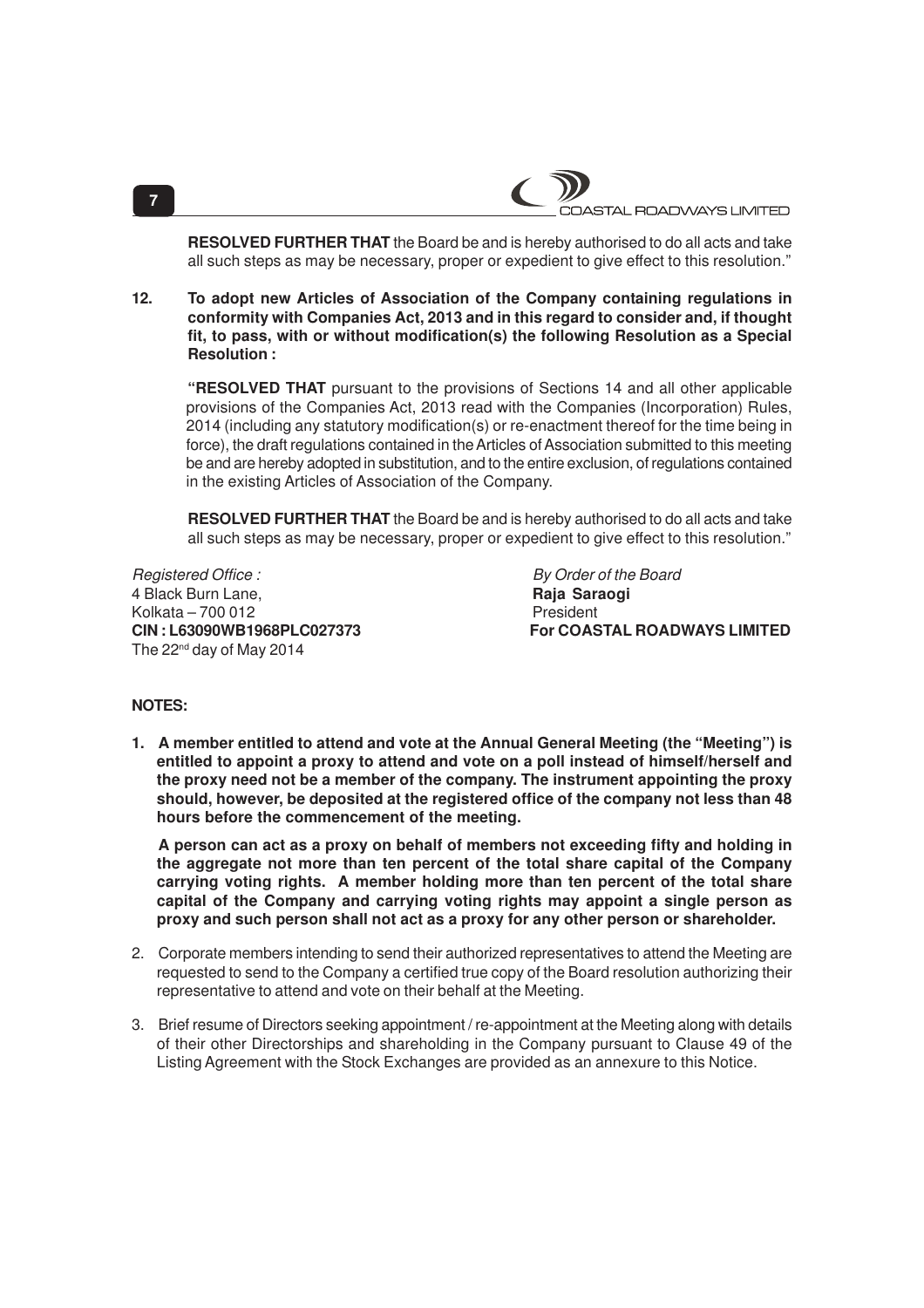- 4. Statement pursuant to Section 102(1) of the Companies Act, 2013 relating to the Special Business to be transacted at the Meeting is annexed hereto.
- 5. The Register of Members and Share Transfer Books of the Company will remain closed from Monday, 23<sup>rd</sup> June, 2014 to Thursday, 26<sup>th</sup> June, 2014 (both days inclusive).
- 6. Shareholders who have not yet encashed their dividend warrant(s) relating to the financial year 2007-2008 to 2011-2012 are therefore, advised to approach the Company for the payment thereof as the same will be transferred to the 'Investor Education and Protection Fund' of the Central Government from time to time, pursuant to Section 205A(5) and 205C of the Companies Act, 1956.
- 7. The Ordinary Shares of the Company are listed Bombay Stock Exchange Limited. The Company confirms that it has paid Annual Listing Fees to the said Exchanges for the year 2014-2015.
- 8. Members holding shares in physical form are requested to notify any change in their address including Pin Code, Bank Mandate, Income Tax Permanent Account Number, etc. to the Company's Registrar & Share Transfer Agent, M/s S K Infosolutions Pvt Ltd, 34/1A Sudhir Chaterjee Street, Kolkata – 700 006. Members holding shares in dematerialized form are requested to furnish this information to their respective depository participants for updation of the records.
- 9. Members who hold shares in physical Form in multiple folios in identical name or joint holding in the same order of names are requested to send the share certificates to its RTA for consolidating into single folio. The share certificates will be returned to the Members after making requisite changes thereon.
- 10. Members holding shares in single name and in physical form are advised to make nomination in respect of their shareholding in the Company. Request may be made to the Company or its RTA for the Nomination Form.
- 11. The SEBI has vide Circular no. MRD/DoP/Cir-05/2009 dated May 20, 2009 mandated the submission of PAN by every participant in the security market. Members holding shares in electronic Form /physical Form are therefore, requested to submit their PAN to the Company or its RTA.
- 12. The Securities and Exchange Board of India (SEBI) has made it mandatory for all the Companies to use bank details furnished by the Investors for distributing Dividends or other cash benefits through National Electronic Clearing Services (NECS). In the absence of NECS facility, Companies are required to print the bank details on the payment instrument for distribution of dividend. Members holding shares in physical mode are requested to provide their bank details to the RTA in the NECS Mandate form. Whereas, members holding shares in demat mode are requested to record the same with their respective Depository Participant(s).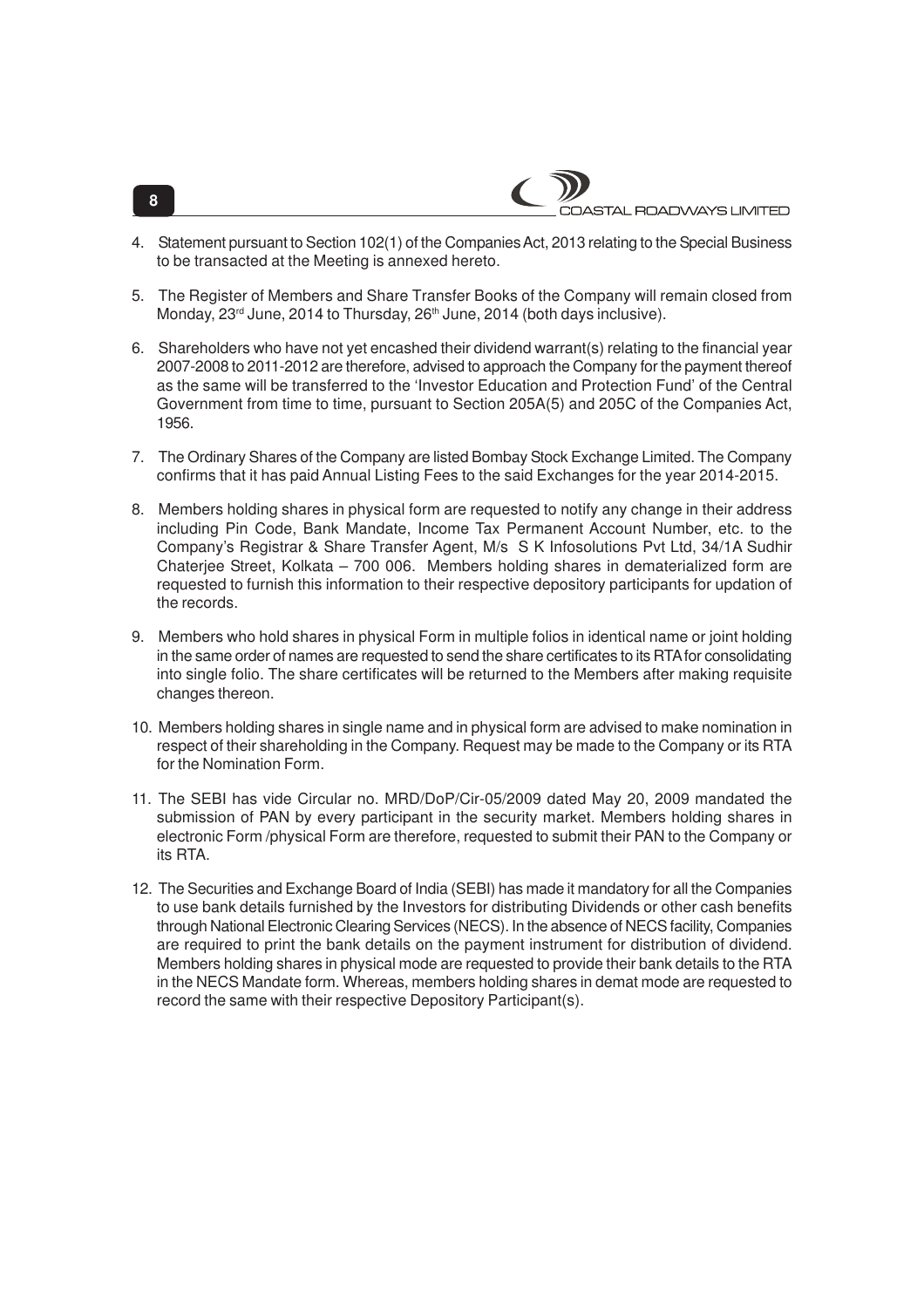- 13. Pursuant to Sections 101 and 136 of the Companies Act, 2013, read with the relevant Rules made there under, Companies can serve Annual Reports and other communications through electronic mode to those members who have registered their e-mail address either with the Company or with the Depository. Members who have not yet registered their e-mail address with the Company or their respective Depository are requested to do so.
- 14. All the documents referred to in the accompanying Notice and Statement are open for inspection by the Members at the Registered Office of the Company during normal business hours on all working days including the date of the Annual General Meeting of the Company.
- 15. Members desiring any information about accounts or otherwise, are requested to write to the Company, at least 10 days in advance of the Annual General Meeting, to facilitate compilation thereof.
- 16. Pursuant to Section 108 of the Companies Act, 2013, read with the relevant Rules of the Act, and Clause 35B of the Listing Agreement, the Company is providing the facility to Members to exercise their rights to vote by electronic means. The members who are desirous of voting through electronic mode may refer to the detailed procedure on e-voting given in a separate sheet.

# **ANNEXURE TO THE NOTICE**

Statement pursuant to Section 102(1) of the Companies Act, 2013:

# **Item Nos. 5 to 8**

The Board of Directors of the Company is of the view that in the context of various new requirements as prescribed by Companies Act, 2013 and relevant rules framed thereunder, it would be appropriate that the present terms of the existing whole time directors including Managing Director be concluded at the ensuing Annual General Meeting and that they may be re-appointed by the members at the said Annual General Meeting in accordance with the new provisions of the law. The concerned directors i.e. Sri Kanhaiya Kumar Todi, Sri Udit Todi, Sri Sushil Kumar Todi & Sri Ashok Kumar Todi have consented for the same.

The aforesaid Directors are proposed to be re-appointed for a period of 3 years and their remuneration is also proposed for the same period and they shall all be liable to retire by rotation and their respective designations have been set out in the resolutions proposed at item no. 5 to 8 of notice.

The broad terms and conditions of the re-appointment of and remuneration payable to Sri Kanhaiya Kumar Todi, Sri Udit Todi, Sri Sushil Kumar Todi and Sri Ashok Kumar Todi are as under:

# **1. DUTIES AND RESPONSIBILITIES**:

Sri Kanhaiya Kumar Todi, Sri Udit Todi, Sri Sushil Kumar Todi and Sri Ashok Kumar Todi shall subject to the provisions of the Companies Act, 2013 and overall superintendence and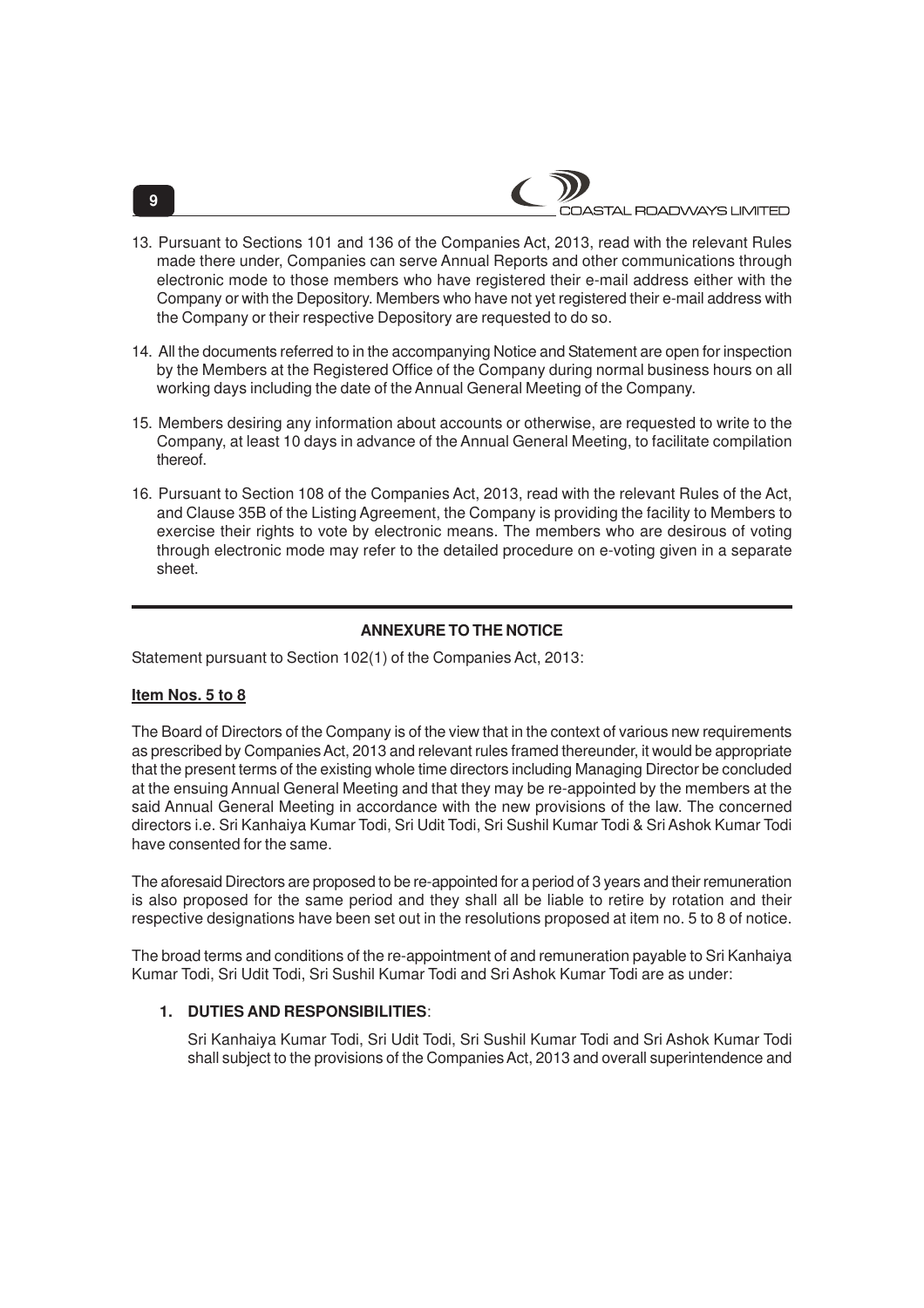

control of the Board of Directors of the Company perform such duties and exercise such powers as has been or may from time to time be entrusted to or conferred on them by the Board of Directors of the Company.

| 2. | <b>REMUNERATION:</b><br>Basic Salary (per month)<br>Name<br>1. Sri Kanhaiya Kumar Todi | Amount<br>₹ 125000/- |
|----|----------------------------------------------------------------------------------------|----------------------|
|    | 2. Sri Udit Todi                                                                       | ₹ 100000/-           |
|    | 3. Sri Sushil Kumar Todi                                                               | ₹ 100000/-           |
|    | 4. Sri Ashok Kumar Todi                                                                | 100000/-             |

Subject to such increments as the Board may determine.

# **Others**

- 1. Housing : The Directors who use the accommodation provided by the company shall pay fair rent of the same to the company as may be determined by the Board.
- 2. Company's contribution to Provident Fund as per Rules of the company.
- 3. Use of car, telephone and other necessary appliances as may be required for company's business.
- 4. Reimbursement of expenses incurred in relation to the business of the company.

# **3. MINIMUM REMUNERATION:**

In the event of absence or inadequacy of profits during their period of service, they shall be entitled to the same Salary and Perquisites as stated hereinabove.

A Statement containing the information, as required under Schedule V Part II of Companies Act, 2013 is as follows:-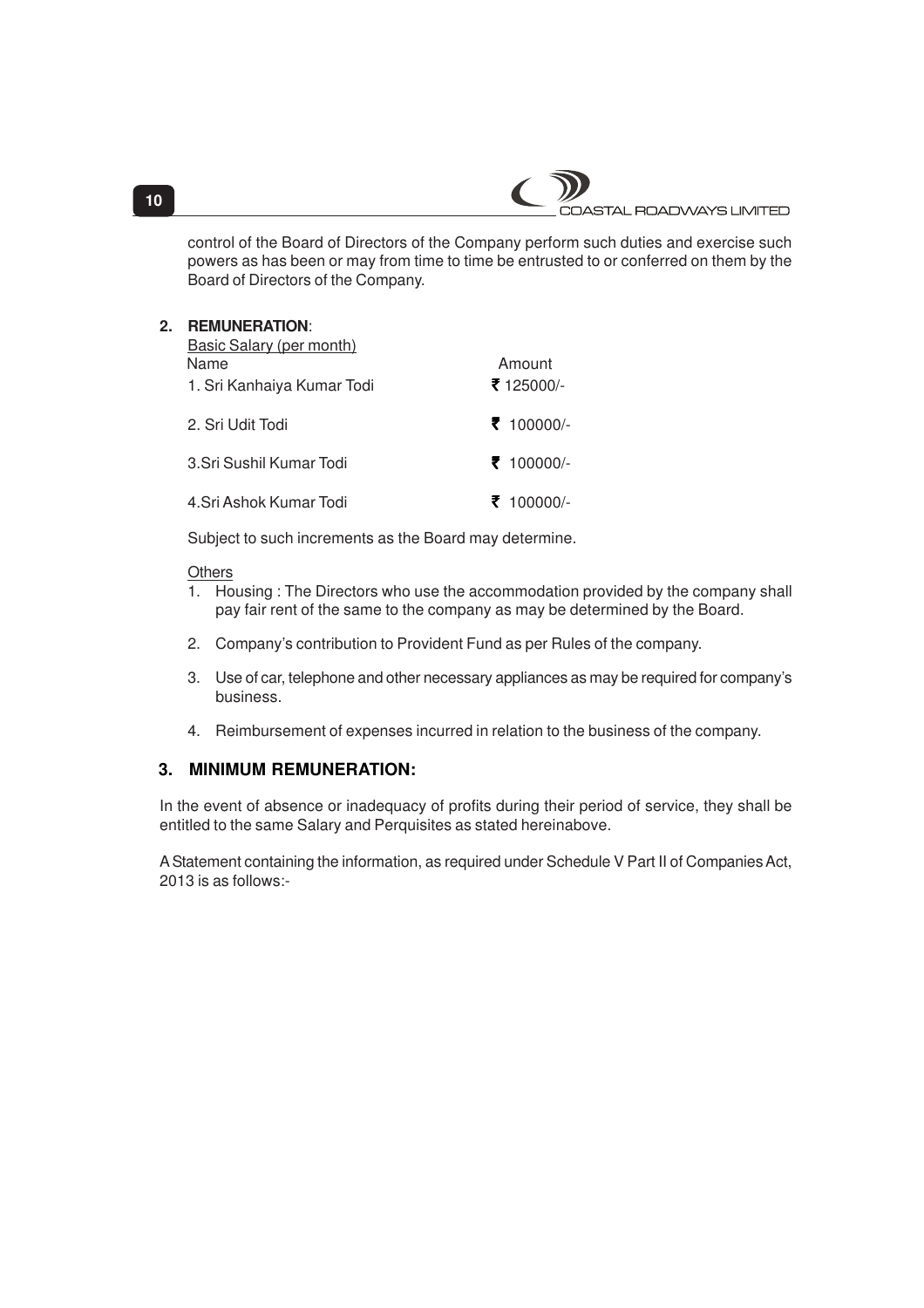

COASTAL ROADWAYS LIMITED

| <b>I. General Information</b>                                                                                                                                | Sri Kanhaiya<br>Kumar Todi                                                                                                                                                                                                                                                      | Sri Udit Todi                                                                                           | Sri Sushil<br><b>Kumar Todi</b>                                                               | Sri Ashok<br><b>Kumar Todi</b>                                                                |
|--------------------------------------------------------------------------------------------------------------------------------------------------------------|---------------------------------------------------------------------------------------------------------------------------------------------------------------------------------------------------------------------------------------------------------------------------------|---------------------------------------------------------------------------------------------------------|-----------------------------------------------------------------------------------------------|-----------------------------------------------------------------------------------------------|
| (1) Nature of Industry                                                                                                                                       | Road Transport                                                                                                                                                                                                                                                                  |                                                                                                         |                                                                                               |                                                                                               |
| (2) Date or expected date of commencement of<br>commercial production                                                                                        | 24th September 1968                                                                                                                                                                                                                                                             |                                                                                                         |                                                                                               |                                                                                               |
| (3) In case of new companies expected date of<br>commencement of activities as per project approved<br>by financial institutions appearing in the prospectus | Not applicable                                                                                                                                                                                                                                                                  |                                                                                                         |                                                                                               |                                                                                               |
| (4) Financial Performance based on given indicators                                                                                                          | Profit after tax for last 3 financial years : (a) 2013-14 : Loss ₹ 210 lacs<br>(b) 2012-13 : Profit ₹ 17 lacs (c) 2011-12 Profit ₹ 99 lacs.                                                                                                                                     |                                                                                                         |                                                                                               |                                                                                               |
| (5) Foreign Investments or collaborations if any                                                                                                             | Not applicable                                                                                                                                                                                                                                                                  |                                                                                                         |                                                                                               |                                                                                               |
| II. Information about the appointee                                                                                                                          |                                                                                                                                                                                                                                                                                 |                                                                                                         |                                                                                               |                                                                                               |
| (1) Background details                                                                                                                                       | Serving the<br>company since<br>1974                                                                                                                                                                                                                                            | Serving the<br>company since<br>2008                                                                    | Serving the<br>company since<br>1995                                                          | Serving the<br>company since<br>1994                                                          |
| (2) Past Remuneration                                                                                                                                        | ₹ 125000/- pm                                                                                                                                                                                                                                                                   | ₹ 100000/- pm                                                                                           | ₹ 100000/- pm                                                                                 | ₹ 100000/- pm                                                                                 |
| (3) Recognition or awards                                                                                                                                    |                                                                                                                                                                                                                                                                                 |                                                                                                         |                                                                                               |                                                                                               |
| (4) Job Profile and his suitability                                                                                                                          | MD & CEO, 40<br>years of<br>experience in<br>the industry                                                                                                                                                                                                                       | Whole time<br>director &<br>CFO, dynamic<br>management<br>professional<br>with 6 years of<br>experience | Whole time<br>director, over<br>30 years of<br>experience in<br>the industry                  | Whole time<br>director, over<br>30 years of<br>experience in<br>the industry                  |
| (5) Remuneration proposed                                                                                                                                    | ₹ 125000/- pm                                                                                                                                                                                                                                                                   | ₹ 100000/- pm                                                                                           | ₹ 100000/- pm                                                                                 | ₹ 100000/- pm                                                                                 |
| (6) Comparative remuneration profile with respect to<br>industry, size of company, profile of the position and<br>person                                     | Commensurate with industry standards                                                                                                                                                                                                                                            |                                                                                                         |                                                                                               |                                                                                               |
| (7) Pecuniary Relations directly or indirectly with the<br>company, or relationship with managerial personnel, if<br>any                                     | Remuneration<br>as stated<br>above,<br>Managing<br>Director, KMP<br>& Promoter                                                                                                                                                                                                  | Remuneration<br>as stated<br>above, Whole<br>Time Director.<br>KMP&<br>Promoter                         | Remuneration<br>as stated<br>above, Whole<br><b>Time Director</b><br>& Promoters'<br>relative | Remuneration<br>as stated<br>above, Whole<br><b>Time Director</b><br>& Promoters'<br>relative |
| III. Other Information                                                                                                                                       |                                                                                                                                                                                                                                                                                 |                                                                                                         |                                                                                               |                                                                                               |
| (1) Reasons of Loss or inadequate profits                                                                                                                    | Weak Industrial Demand-Over Supply of Vehicles resulted in reduced<br>Freight Rates that too in inflationary environment where all input costs<br>increased substantially resulted into operational losses                                                                      |                                                                                                         |                                                                                               |                                                                                               |
| (2) Steps taken or proposed to be taken for<br>improvement                                                                                                   | Efforts are being taken to reduce costs & improve operating margins.<br>With past track record of the company and the anticipated political<br>stability and thrust to infrastructure development is expected to revive<br>road transport business and enhance business volumes |                                                                                                         |                                                                                               |                                                                                               |
| (3) Expected increase in productivity and profits in<br>measurable terms                                                                                     | Though the turnover in the current period has remain almost same it is<br>expected that with revival in mining & infra sectors the business<br>volumes will increase substantially and the company's operations will<br>become profitable in years to come                      |                                                                                                         |                                                                                               |                                                                                               |

The Board of Directors is of the opinion that the above remuneration being paid / payable to them is commensurate with the duties and responsibilities and is well within the limits specified in Schedule V of the Companies Act, 2013.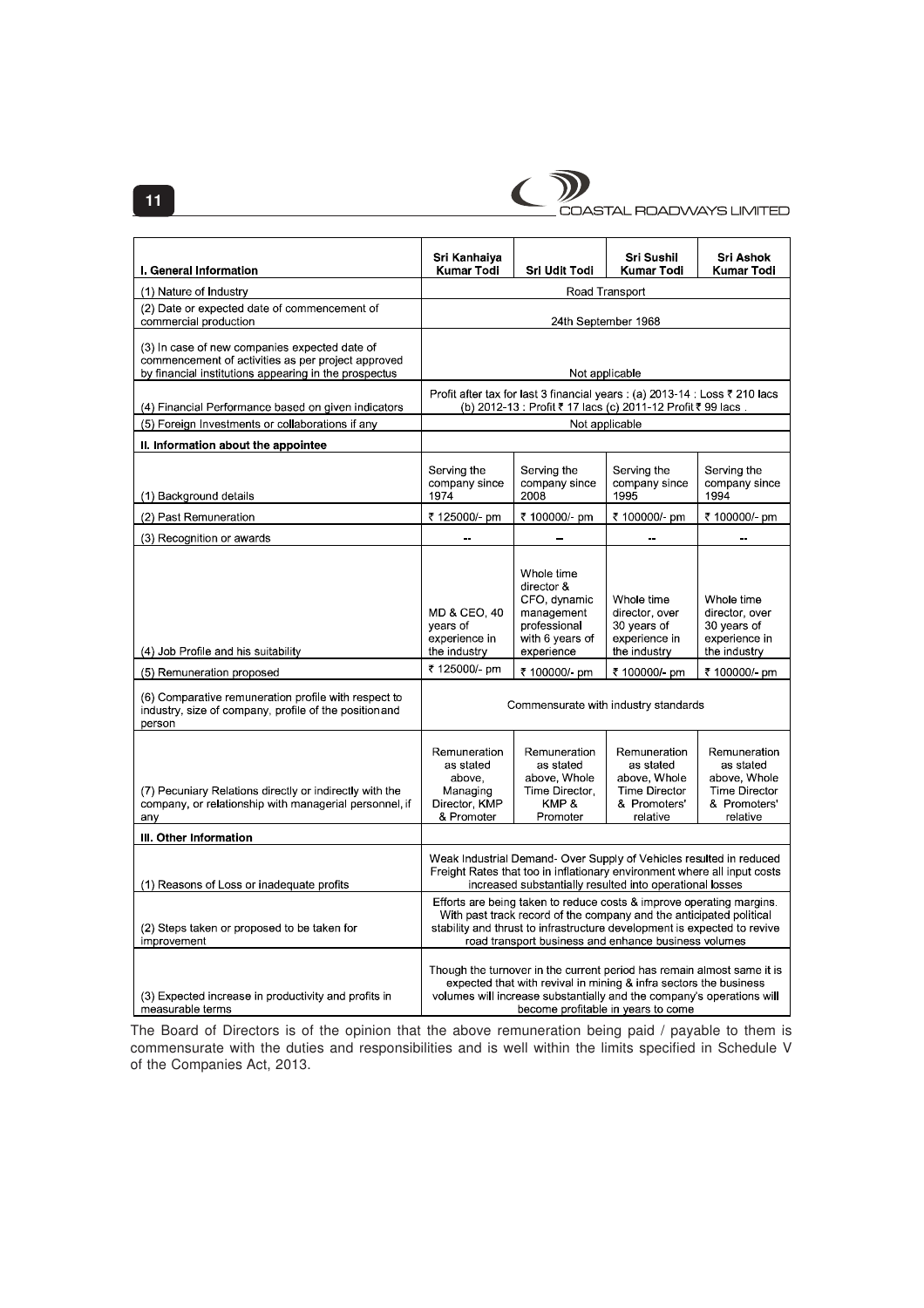

The above may be treated as written memorandum setting out the terms of re-appointment of Sri Kanhaiya Kumar Todi, Sri Udit Todi, Sri Sushil Kumar Todi and Sri Ashok Kumar Todi under Section 190 of the Act. The Board considers that their association will be beneficial to and in the interest of the Company.

Brief resume of Sri Kanhaiya Kumar Todi, Sri Udit Todi, Sri Sushil Kumar Todi and Sri Ashok Kumar Todi, nature of their expertise in specific functional areas and names of companies in which they hold directorships and memberships/chairmanships of Board committees, shareholding and relationships between directors inter-se as stipulated under Clause 49 of the Listing Agreement with the Stock Exchanges, are provided in Annexure to this Notice.

Save and except Sri Kanhaiya Kumar Todi, Sri Udit Todi, Sri Sushil Kumar Todi and Sri Ashok Kumar Todi and their relatives, to the extent of their shareholding interest, if any, in the Company, none of the other Directors/Key Managerial Personnel of the Company/their relatives are, in any way, concerned or interested financially or otherwise, in the resolutions set out at item no.5 to 8 of the Notice.

Your consent by way of special resolutions as proposed is required under Section 196 of the Companies Act, 2013 read with Schedule V thereto.

All the documents are open for inspection by the Members at the Registered Office of the Company during normal business hours on all working days including the date of the Annual General Meeting of the Company.

The Board recommends the Special resolutions set out at Item No. 5 to 8 of the Notice for approval by the Members.

### **Item Nos. 9 to 11**

Sri Om Prakash Kanoria, Sri Beni Gopal Daga and Sri Dipak Dey are Independent Director and have held the position as such in the Board of the Company for more than 5 years.

The Securities and Exchange Board of India (SEBI) has amended Clause 49 of the Listing Agreement inter alia stipulating the conditions for the appointment of Independent Directors by listed Companies.

Section 149 of the Companies Act, 2013 read with the Companies (Appointment and Qualification of Directors) Rules 2014, provides for appointment of Independent Directors.

It is proposed to appoint Sri Om Prakash Kanoria, Sri Beni Gopal Daga and Sri Dipak Dey as Independent Directors under Section 149 of the Act and Clause 49 of the Listing Agreement to hold office for 5 (five) consecutive years for a term up to the conclusion of the 51<sup>st</sup> Annual General Meeting of the Company to be held in the calendar year 2019.

Sri Om Prakash Kanoria, Sri Beni Gopal Daga and Sri Dipak Dey are not disqualified from being appointed as Directors in terms of Section 164 of the Act and have given their consent to act as Directors.

The Company has received notices in writing from members' alongwith the deposit of requisite amount under Section 160 of the Act proposing the candidatures of each of Sri Om Prakash Kanoria, Sri Beni Gopal Daga and Sri Dipak Dey for the office of Directors of the Company.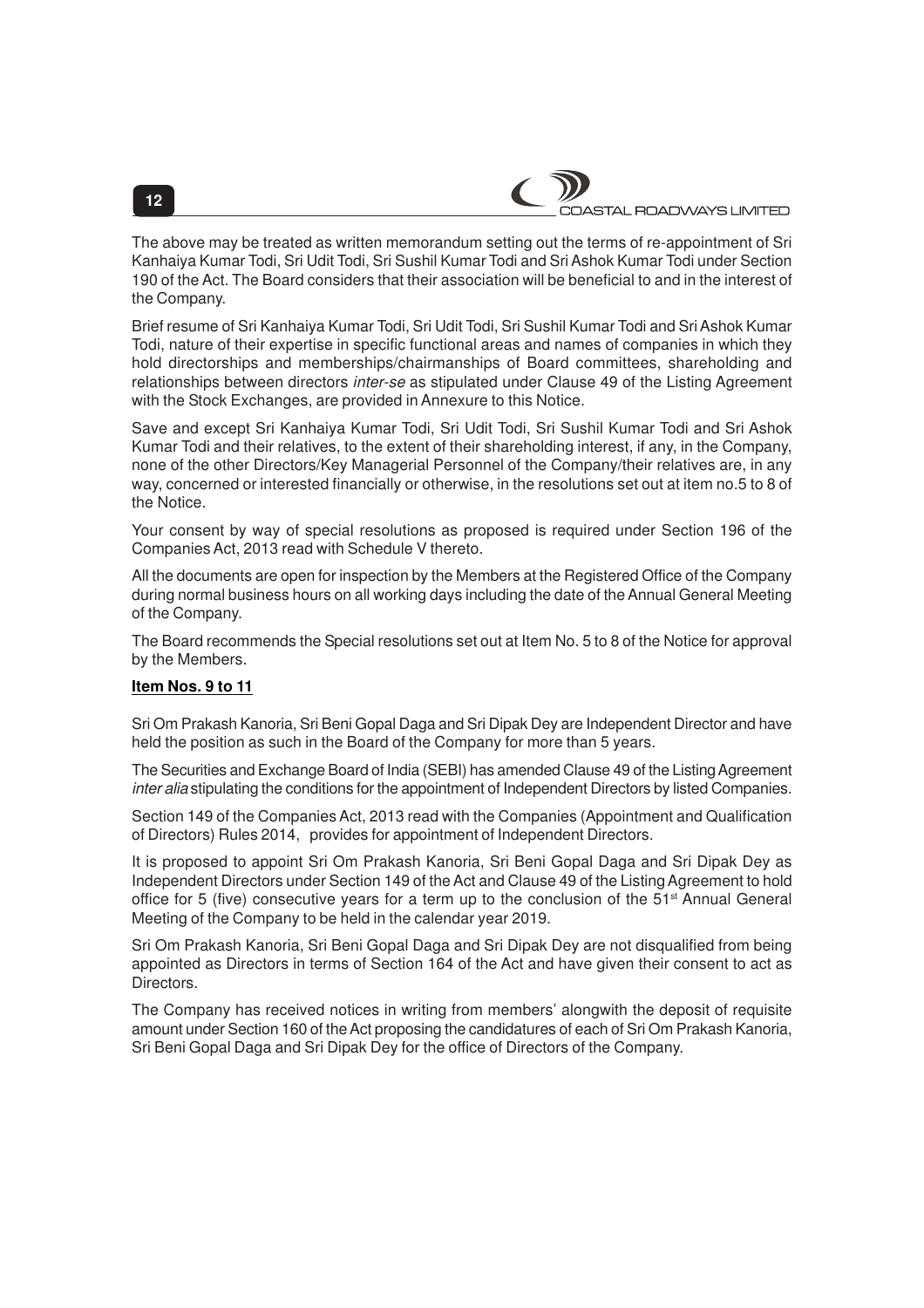

The Company has also received declaration from Sri Om Prakash Kanoria, Sri Beni Gopal Daga and Sri Dipak Dey that they meet with the criteria of independence as prescribed both under of Section 149(6) of the Act and under Clause 49 of the Listing Agreement.

In the opinion of the Board, Sri Om Prakash Kanoria, Sri Beni Gopal Daga and Sri Dipak Dey fulfill the conditions for appointment as Independent Directors as specified in the Act and the Listing Agreement. Sri Om Prakash Kanoria, Sri Beni Gopal Daga and Sri Dipak Dey are independent of the management.

Brief resume of Sri Om Prakash Kanoria, Sri Beni Gopal Daga and Sri Dipak Dey, nature of their expertise in specific functional areas and names of companies in which they hold directorships and memberships/chairmanships of Board committees, shareholding and relationships between directors inter-se as stipulated under Clause 49 of the Listing Agreement with the Stock Exchanges, are provided in Annexure to this Notice.

Copy of the draft letters for respective appointments of Sri Om Prakash Kanoria, Sri Beni Gopal Daga and Sri Dipak Dey as Independent Directors setting out the terms and conditions are available for inspection by members at the Registered Office of the Company.

This Statement may also be regarded as a disclosure under Clause 49 of the Listing Agreement with the Stock Exchanges.

Sri Om Prakash Kanoria, Sri Beni Gopal Daga and Sri Dipak Dey are interested in the resolutions set out respectively at item Nos. 9 to 11 of the Notice with regard to their respective appointments.

The relatives of Sri Om Prakash Kanoria, Sri Beni Gopal Daga and Sri Dipak Dey may be deemed to be interested in the resolutions set our respectively at Item Nos. 9 to 11 of the Notice, to the extent of their shareholding interest, if any, in the Company.

Save and except the above, none of the other Directors/Key Managerial Personnel of the Company/ their relatives are, in any way, concerned or interested financially or otherwise, in these resolutions.

All the documents are open for inspection by the Members at the Registered Office of the Company during normal business hours on all working days including the date of the Annual General Meeting of the Company.

The Board recommends the Special Resolution as set out in Item nos. 9 to 11 of the Notice for approval by the Members.

#### **Item No. 12**

The Articles of Association (hereinafter referred to as "AoA") are based on the Companies Act,t 1956 and several regulations in the AoA contain references to the specific sections of Companies Act, 1956 and some regulations in existing AoA may not be in conformity with the Companies Act, 2013. (hereinafter referred to as "new Act"). Substantive sections of the new Act which deal with the general working of companies stand notified. With the coming into force of the new Act several regulations of the existing AoA of the Company require alteration or deletions in several articles. Given this position it is expedient to wholly replace the existing AoA by a new set of Articles.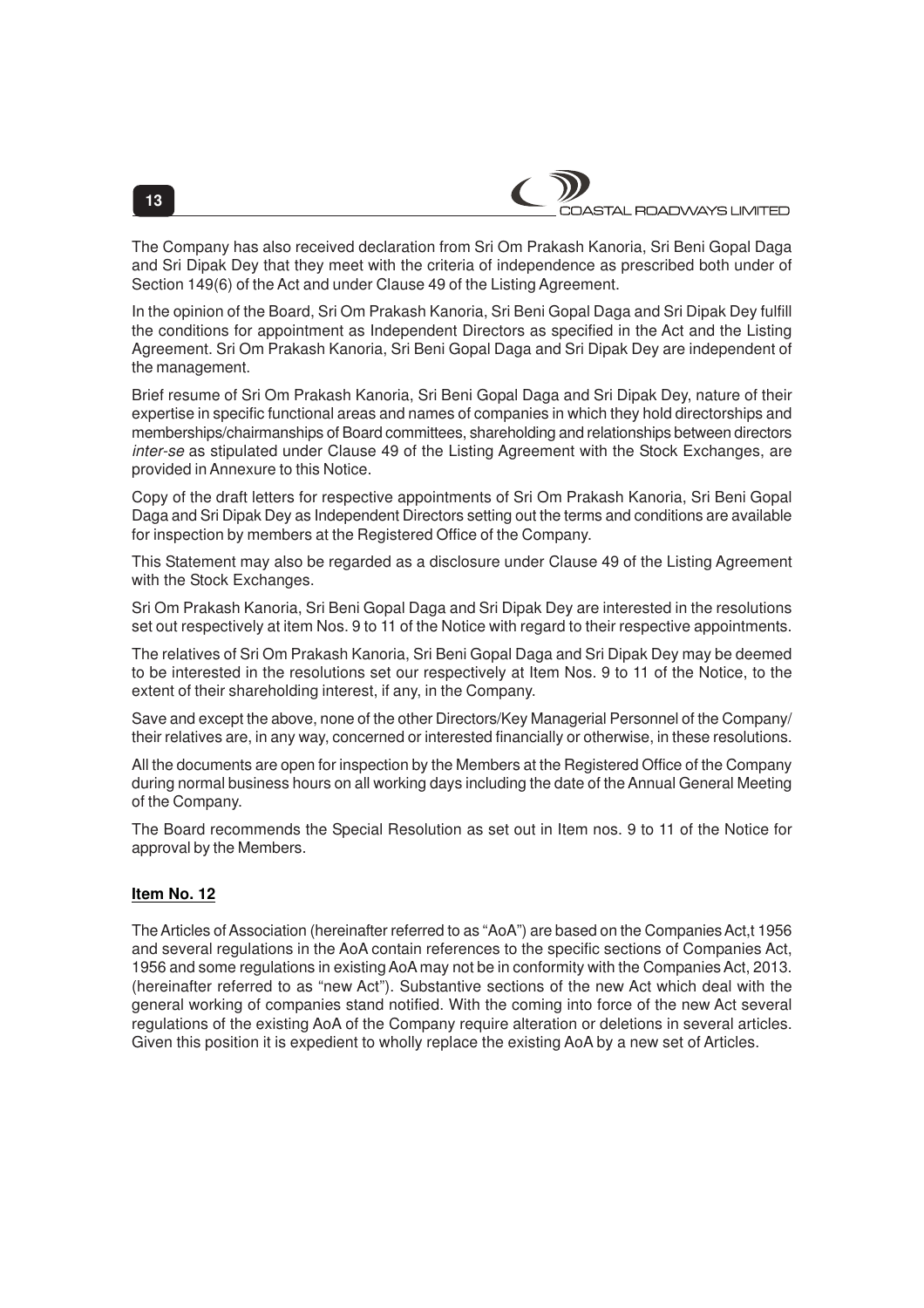The new AoA to be substituted in place of existing AoA are based on the Table F of the new Act which sets out the model articles of association for a company limited by shares.

None of the Directors/ Key Managerial Personnel of the Company/ their relatives are, in any way, concerned or interested, financially or otherwise, the Special Resolution set out at Item no. 12 of the Notice.

The Board recommends the Special Resolution as set out in Item no. 12 of the Notice for approval by the Members.

# **Annexure**

**Particulars of Directors proposed to be re-appointed at the 46th Annual General Meeting of the Company to be held on Tuesday, the 5th day of August, 2014 at 11-00 A.M.**

# **1. Sri Kanhaiya Kumar Todi**

Sri Kanhaiya Kumar Todi, aged about 62 years is a well known industrialist having knowledge, experience and expertise on areas relating to road transportation, financial management, human resource development. He had joined the company as Director in 1974 and has been very instrumental in growth of the company over last 4 decades. He holds 330825 shares of the company in his name as on 31<sup>st</sup> March 2014.

Sri Kanhaiya Kumar Todi is also Director in the several other companies viz. Todi Projects Pvt. Ltd, Shikha Leasing & Finance Pvt Ltd, Snuk Housing & Holdings Pvt Ltd., Coastal Properties Pvt Ltd., Coastal Industrial Finance Ltd., Alps Housing & Holdings Ltd., Todi Investments Ltd., MM Udyog Ltd., Todi Services Ltd., Coastal Agro-Tech India Pvt Ltd., Udit Properties Pvt. Ltd., Todi Sons Ltd., Snuk Properties Pvt. Ltd., Syscon Logistic Services Pvt. Ltd., Satyam Merchandise Pvt. Ltd., Satabadi Agency Pvt. Ltd., Annupurna Tie-up Pvt Ltd., and Coastal Trans Logistic Pvt Ltd. He is not a member of any committee in any other company.

# **2. Sri Udit Todi**

Sri Udit Todi, aged about 29 years has done his Masters in Finance & Investments from The University of Nottingham, UK. He has knowledge, experience and expertise on areas relating to business and financial management. He holds 144600 shares of the company in his name as on 31st March 2014.

Sri Udit Todi is also Director in the several other companies viz. Todi Projects Pvt. Ltd, Shikha Leasing & Finance Pvt Ltd, Coastal Properties Pvt Ltd., Continental Road Carriers Pvt. Ltd, CRL Supply Chain Solution Pvt. Ltd., Alps Housing & Holdings Ltd., MM Udyog Ltd., Todi Services Ltd., Coastal Agro-Tech India Pvt Ltd., Udit Properties Pvt. Ltd., Todi Sons Ltd., Snuk Properties Pvt. Ltd., Syscon Logistic Services Pvt. Ltd., Satyam Merchandise Pvt. Ltd., Satabadi Agency Pvt. Ltd., Annupurna Tie-up Pvt Ltd., and Coastal Trans Logistic Pvt Ltd. He is not a member of any committee in any other company.